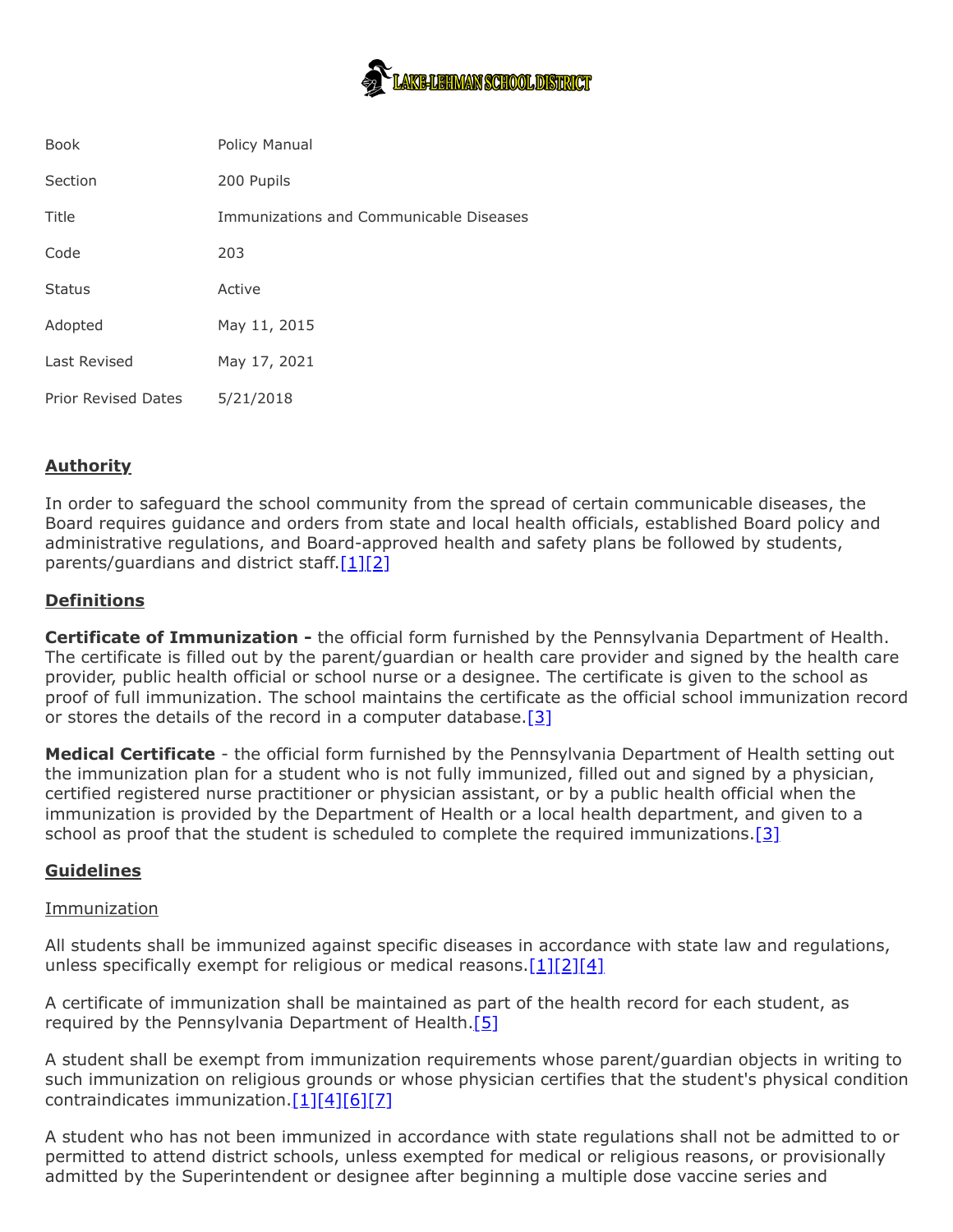submitting proof of immunization or a medical certificate on or before the fifth school day of attendance, or in accordance with programs or guidance established by the PA Department of Health.[\[1\]](http://www.legis.state.pa.us/cfdocs/legis/LI/uconsCheck.cfm?txtType=HTM&yr=1949&sessInd=0&smthLwInd=0&act=14&chpt=13&sctn=3&subsctn=0) [\[4\]](http://pacodeandbulletin.gov/Display/pacode?file=/secure/pacode/data/022/chapter11/s11.20.html&d=reduce)[\[5\]](http://pacodeandbulletin.gov/Display/pacode?file=/secure/pacode/data/028/chapter23/s23.85.html&d=reduce)[\[6\]](http://pacodeandbulletin.gov/Display/pacode?file=/secure/pacode/data/028/chapter23/s23.83.html&d=reduce)[\[7\]](http://pacodeandbulletin.gov/Display/pacode?file=/secure/pacode/data/028/chapter23/s23.84.html&d=reduce)

Homeless students who have not been immunized or are unable to provide immunization records due to being homeless shall be admitted in accordance with the provisions of applicable law and regulations.[\[5\]](http://pacodeandbulletin.gov/Display/pacode?file=/secure/pacode/data/028/chapter23/s23.85.html&d=reduce) [8][9]

Foster care students and students transferring into a school within the Commonwealth shall be admitted in accordance with law and regulations, and shall have thirty (30) days to provide proof of immunization, a medical certificate detailing the plan to complete a multiple dose vaccine series or to satisfy the requirements for an exemption.  $[5][10]$  $[5][10]$ 

Monitoring of immunization requirements shall be the responsibility of the Superintendent or designee and the school nurse. $[1]$ 

Students attending child care group settings located in a school, a pre-kindergarten program or an early intervention program operated by the district shall be immunized in accordance with the Advisory Committee on Immunization Practices (ACIP) standards.<sup>[6][\[11\]](http://pacodeandbulletin.gov/Display/pacode?file=/secure/pacode/data/028/chapter27/s27.77.html&d=reduce)</sup>

The Superintendent or designee shall:

- 1. Ensure that parents/guardians are informed prior to a student's admission to school, or a grade requiring additional immunizations, of the requirements for immunization, the requisite proof of immunization, exemption available for religious or medical reasons, and means by which such exemptions may be claimed. $[1][5][6][7][8][12]$  $[1][5][6][7][8][12]$  $[1][5][6][7][8][12]$  $[1][5][6][7][8][12]$  $[1][5][6][7][8][12]$
- 2. Designate school personnel to review student medical certificates in accordance with law and regulations to ensure compliance with full immunization requirements. $[3][5]$  $[3][5]$
- 3. Annually review state standards for immunization and direct the responsible district personnel accordingly.
- 4. Investigate and recommend to the Board district-sponsored programs of immunization that may be warranted to safeguard the health of the school community. Such program shall be subject to Board approval and may be conducted in cooperation with local health agencies.

The Superintendent or designee shall report immunization data electronically to the PA Department of Health by December 31 of each year. If the district is unable to complete the report electronically, the Superintendent or designee shall report the immunization data on the required form to the Department of Health by December  $15.13$ ]

### Communicable Diseases

The Board authorizes that students who have been diagnosed by a physician or are suspected of having a disease by the school nurse shall be excluded from school for the period indicated by regulations of the PA Department of Health or guidance from state or local health officials for certain specified diseases and infectious conditions. $[14][15][16][17]$  $[14][15][16][17]$  $[14][15][16][17]$ 

Parents/Guardians shall be notified of this policy at the beginning of the school year, and that during the school year it may be necessary for a student to be excluded from school due to communicable disease. Parents/Guardians of a student needing to be excluded shall be notified and required to come to school or have a designated emergency contact come to school to transport the student home or to an appropriate place of care. Students may return to school when the criteria for readmission following a communicable disease, as set forth in law, regulations or guidance from state or local health officials, have been met. $[14][15][16]$  $[14][15][16]$  $[14][15][16]$ 

The Board directs school staff to request emergency contact information from parents/guardians of students at the beginning of each school year and request that it be updated as necessary during the school year.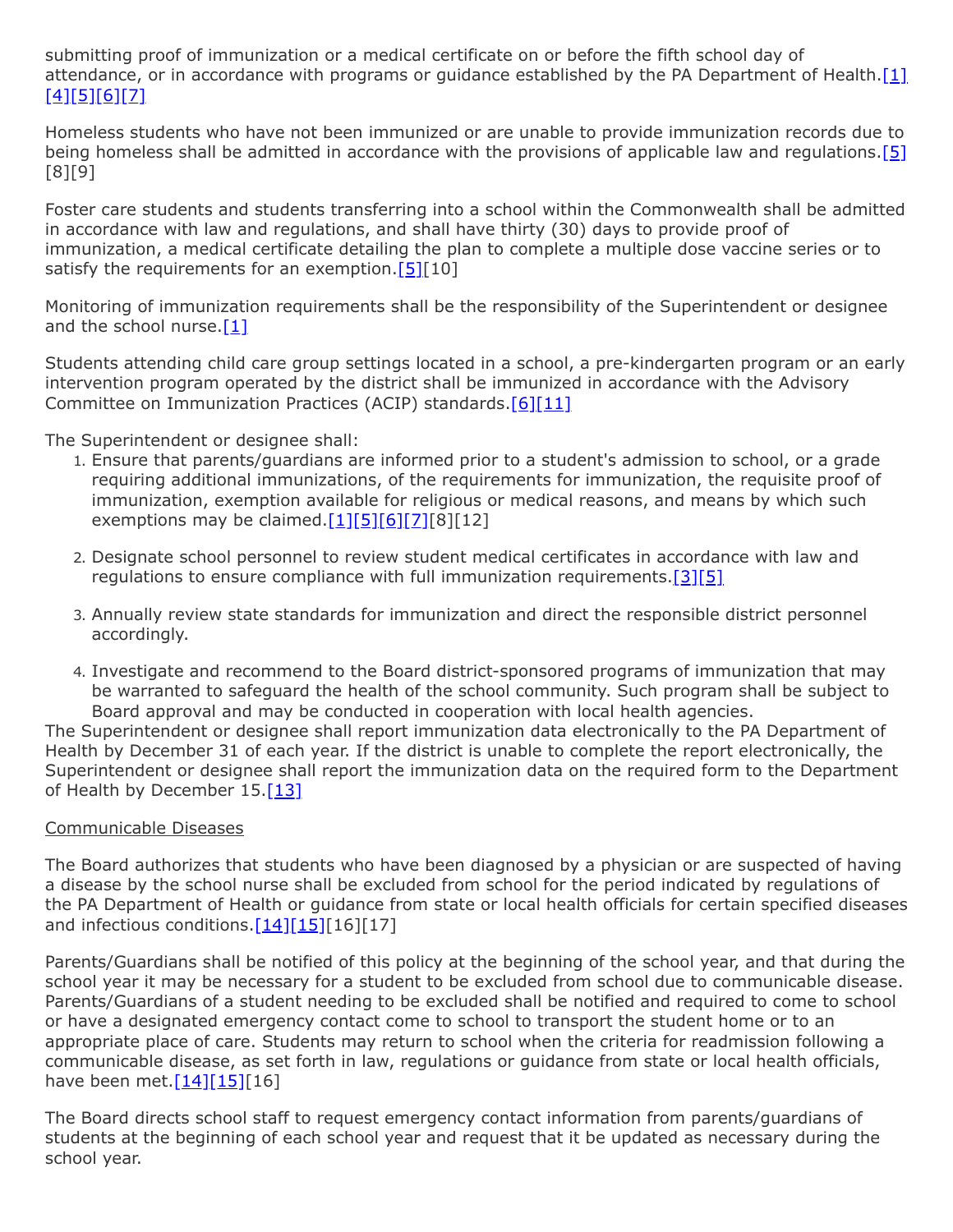The school nurse shall report the presence of suspected communicable diseases to the appropriate local health authority, as required by the PA Department of Health.[\[18\]](http://pacodeandbulletin.gov/Display/pacode?file=/secure/pacode/data/028/chapter27/s27.1.html&d=reduce)[\[19\]](http://pacodeandbulletin.gov/Display/pacode?file=/secure/pacode/data/028/chapter27/s27.2.html&d=reduce)[\[20\]](http://pacodeandbulletin.gov/Display/pacode?file=/secure/pacode/data/028/chapter27/s27.23.html&d=reduce)

The Superintendent or designee shall direct that health guidelines, Board-approved health and safety plans, and universal precautions designed to minimize the transmission of communicable diseases be implemented in district schools.

Instruction regarding prevention of communicable and life-threatening diseases shall be provided by the schools in the educational program for all levels, in accordance with state regulations.<sup>[\[21\]](http://pacodeandbulletin.gov/Display/pacode?file=/secure/pacode/data/022/chapter4/s4.29.html&d=reduce)</sup>

Parents/Guardians shall be informed of and be provided opportunities during school hours to review all curriculum materials used in instruction relative to communicable and life-threatening diseases, in accordance with Board policy. $[21][22][23]$  $[21][22][23]$  $[21][22][23]$ 

#### Health Records

A comprehensive health record shall be maintained for each student enrolled in the district. The record shall include the results of required tests, measurements, screenings, regular and special examinations, and medical questionnaires.[17[\]\[24\]](http://www.legis.state.pa.us/cfdocs/legis/LI/uconsCheck.cfm?txtType=HTM&yr=1949&sessInd=0&smthLwInd=0&act=14&chpt=14&sctn=2&subsctn=0)

All health records shall be confidential, and their contents shall be divulged only when necessary for the health of the student or to a physician at the written request of the parent/guardian. The district may disclose information from health records to appropriate parties in connection with an emergency when necessary to protect the health or safety of the student or other individuals, in accordance with applicable law and Board policy.[\[25\]](http://www.legis.state.pa.us/cfdocs/legis/LI/uconsCheck.cfm?txtType=HTM&yr=1949&sessInd=0&smthLwInd=0&act=14&chpt=14&sctn=9&subsctn=0)[\[26\]](http://www.law.cornell.edu/uscode/text/20/1232g)[\[27\]](http://www.law.cornell.edu/cfr/text/34/part-99)[28][29][30]